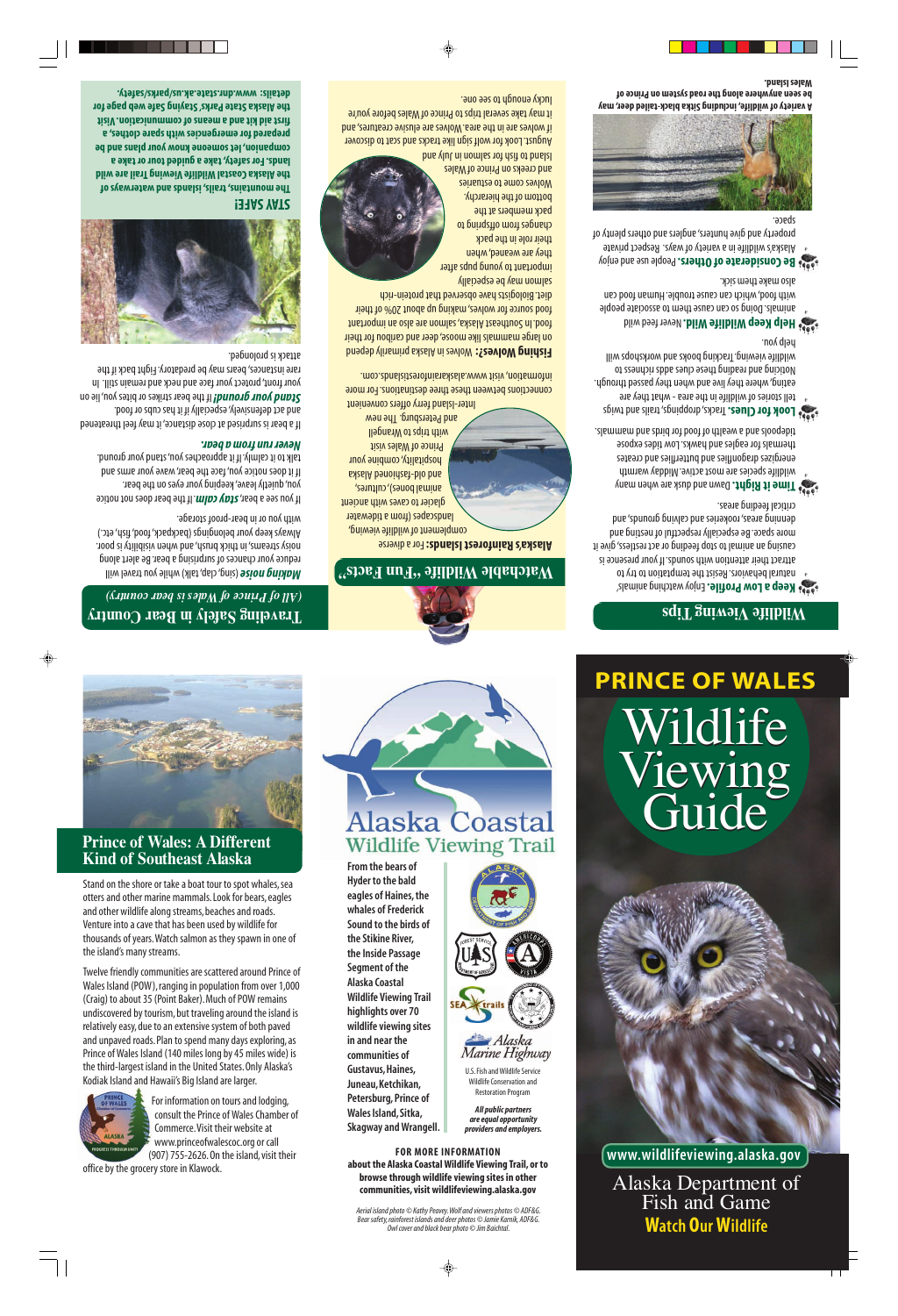## **Wildlife Viewing Tips**

**Keep a Low Profile.** Enjoy watching animals'

natural behaviors. Resist the temptation to try to attract their attention with sounds. If your presence is causing an animal to stop feeding or act restless, give it more space. Be especially respectful of nesting and denning areas, rookeries and calving grounds, and critical feeding areas.

**Time it Right.** Dawn and dusk are when many wildlife species are most active. Midday warmth energizes dragonflies and butterflies and creates thermals for eagles and hawks. Low tides expose tidepools and a wealth of food for birds and mammals.

**Look for Clues.** Tracks, droppings, trails and twigs

tell stories of wildlife in the area - what they are eating, where they live and when they passed through. Noticing and reading these clues adds richness to wildlife viewing.Tracking books and workshops will help you.

### **Help Keep Wildlife Wild.** Never feed wild

animals. Doing so can cause them to associate people with food, which can cause trouble. Human food can also make them sick.

**Be Considerate of Others.** People use and enjoy

Alaska's wildlife in a variety of ways. Respect private property and give hunters, anglers and others plenty of space.



**A variety of wildlife, including Sitka black-tailed deer, may be seen anywhere along the road system on Prince of Wales Island.** 



## **Watchable Wildlife "Fun Facts"**

#### **Alaska's Rainforest Islands:** For a diverse



 and Petersburg. The new complement of wildlife viewing, landscapes (from a tidewater glacier to caves with ancient animal bones), cultures, and old-fashioned Alaska hospitality, combine your Prince of Wales visit with trips to Wrangell

Inter-Island ferry offers convenient connections between these three destinations. For more information, visit www.alaskarainforestislands.com.

**Fishing Wolves?:** Wolves in Alaska primarily depend on large mammals like moose, deer and caribou for their food. In Southeast Alaska, salmon are also an important food source for wolves, making up about 20% of their diet. Biologists have observed that protein-rich

salmon may be especially important to young pups after they are weaned, when their role in the pack changes from offspring to pack members at the bottom of the hierarchy. Wolves come to estuaries and creeks on Prince of Wales Island to fish for salmon in July and



## *(All of Prince of Wales is bear country)*  **Traveling Safely in Bear Country**

*Making noise* (sing, clap, talk) while you travel will reduce your chances of surprising a bear. Be alert along noisy streams, in thick brush, and when visibility is poor. Always keep your belongings (backpack, food, fish, etc.) with you or in bear-proof storage.

If you see a bear, *stay calm*. If the bear does not notice you, quietly leave, keeping your eyes on the bear. If it does notice you, face the bear, wave your arms and talk to it calmly. If it approaches you, stand your ground. *Never run from a bear.* 

If a bear is surprised at close distance, it may feel threatened and act defensively, especially if it has cubs or food. *Stand your ground!* If the bear strikes or bites you, lie on your front, protect your face and neck and remain still. In rare instances, bears may be predatory. Fight back if the attack is prolonged.



## **STAY SAFE!**

**The mountains, trails, islands and waterways of the Alaska Coastal Wildlife Viewing Trail are wild lands. For safety, take a guided tour or take a companion, let someone know your plans and be prepared for emergencies with spare clothes, a first aid kit and a means of communication. Visit the Alaska State Parks' Staying Safe web page for details: www.dnr.state.ak.us/parks/safety.**